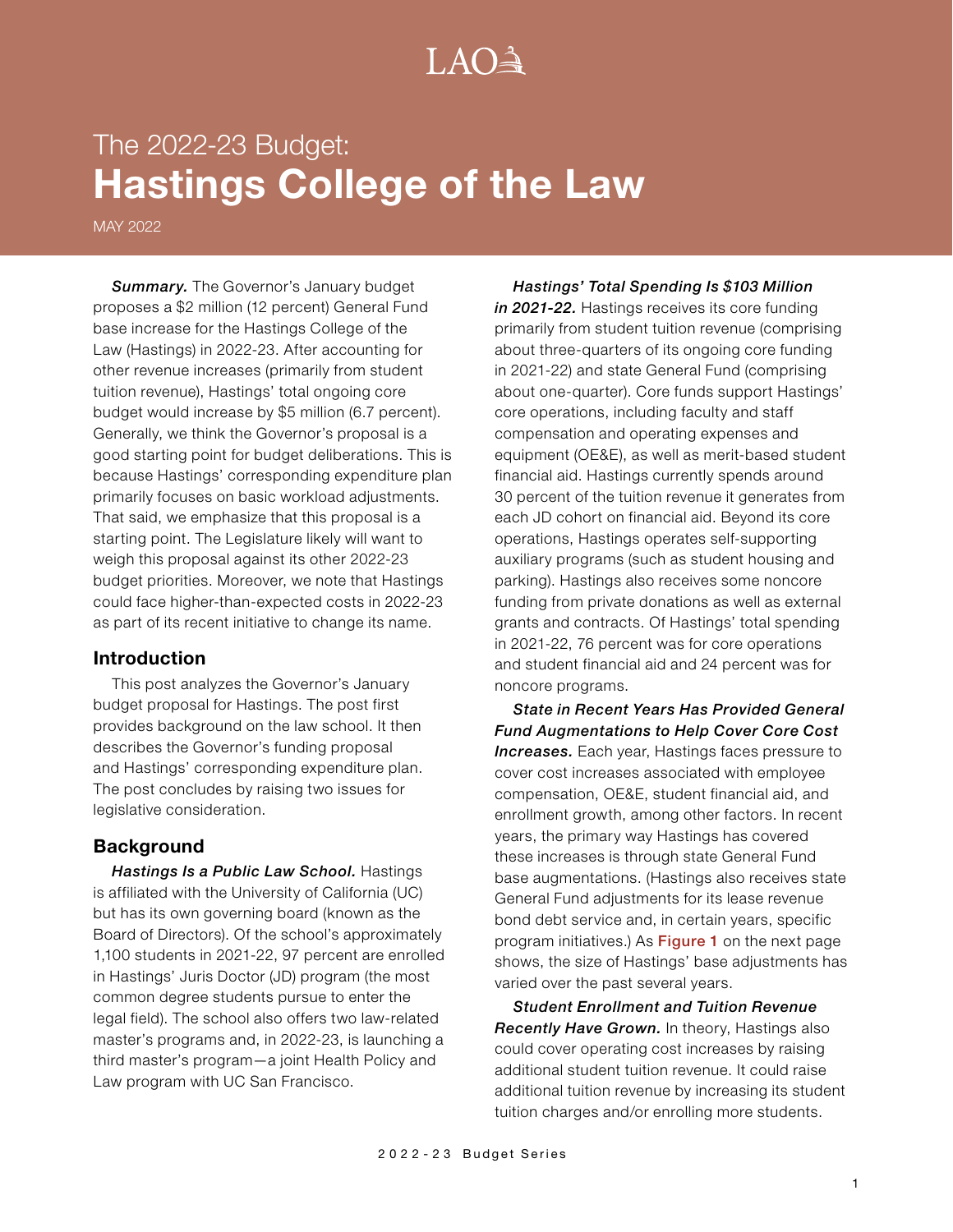#### Figure 1

## **State Has Provided Hastings With Base Augmentations Most Years**

(Dollars in Millions)

|                                           | 2013-14 | 2014-15 | 2015-16 | 2016-17 | 2017-18 | 2018-19 | 2019-20 | 2020-21 | 2021-22 |
|-------------------------------------------|---------|---------|---------|---------|---------|---------|---------|---------|---------|
| General Fund base<br>adjustment           | \$0.4   | \$1.3   | \$1.0   | \$1.0   | \$1.1   | \$1.1   | \$1.4   | $-$0.5$ | \$2.1   |
| Percent change in General<br>Fund support | 5.0%    | 15.2%   | 10.6%   | 9.5%    | 9.2%    | 8.5%    | 10.3%   | $-3.6%$ | 14.3%   |
| Percent change in ongoing<br>core funding | 0.7%    | 2.3%    | $.9\%$  | 1.9%    | 1.9%    | 1.9%    | 2.5%    | $-0.9%$ | 3.5%    |

Most years over the past decade, Hastings' tuition revenue, however, has either declined or grown only slightly. This is because Hastings did not increase JD student tuition charges over this period, and its enrollment level remained roughly flat through 2019-20 (hovering between 900 and 1,000 students each year). In the last two years (2020-21 and 2021-22), Hastings' tuition revenue has increased due to enrollment growth. In 2021-22, Hastings estimates it is enrolling around 1,100 students. According to Hastings, the increases in enrollment the past two years are attributable to growing student demand in its JD program.

# **Governor's Funding Proposal and Hastings' Expenditure Plan**

*Governor Proposes General Fund Base Augmentation.* The Governor proposes a \$2 million (12 percent) General Fund base increase. As in past years, the increase is unrestricted—available to support any increases in Hastings' operations, programs, or enrollment.

*Hastings Is Planning to Increase Student Tuition Charges.* In addition to the proposed state General Fund base augmentation, the Hastings Board of Directors has approved a 3 percent increase in resident JD tuition charges and a 7 percent increase in nonresident JD supplemental tuition charges for 2022-23. These increases would reflect the first JD tuition increases at Hastings since 2012-13. (As we noted in our recent budget brief *[The 2022-23 Budget: Analysis of Major UC](https://lao.ca.gov/Publications/Report/4511)  [Proposals](https://lao.ca.gov/Publications/Report/4511)*, UC also plans to increase student tuition charges for 2022-23. At UC's four law schools specifically, resident tuition charges are scheduled to increase between 3.2 percent and 8.8 percent.)

*Hastings Anticipates Enrolling More Students*  in 2022-23. As Figure 2 shows, Hastings

anticipates its enrollment will continue to grow in 2022-23 (by 4.4 percent). Growth in its JD program would be driven entirely by increases in continuing student enrollment. Hastings currently plans to enroll a slightly smaller first-year cohort in fall 2022 (around 390 students) compared to its fall 2021 cohort (around 400 students). Hastings' growth in its master's programs primarily is due to the school implementing the first year of its new Health Policy and Law program.

*Under Governor's Budget, Hastings' Base Core Funding Is Increasing.* As Figure 3 shows, Hastings' higher tuition revenue, together with the Governor's proposed General Fund base augmentation, would increase the law school's ongoing core funding by 6.7 percent. After accounting for enrollment growth, Hastings' ongoing budget would increase on a per-student basis by 2.2 percent in 2022-23.

*Hastings' Base Operational Spending Increases Would Primarily Support Workload.*  As Figure 4 on page 4 shows, Hastings' largest planned expense would be for student financial aid to accommodate enrollment growth in 2022-23. Hastings also plans to replace retiring faculty and hire additional faculty—adding, on net, one full-time equivalent tenure-track faculty member and one full-time equivalent nontenure track faculty member. Beyond these two items, Hastings intends to cover a 3 percent increase to its employee salary pool and employee benefit cost increases, as well as OE&E cost increases. Hastings also expects to incur new costs from launching its Health Policy and Law program.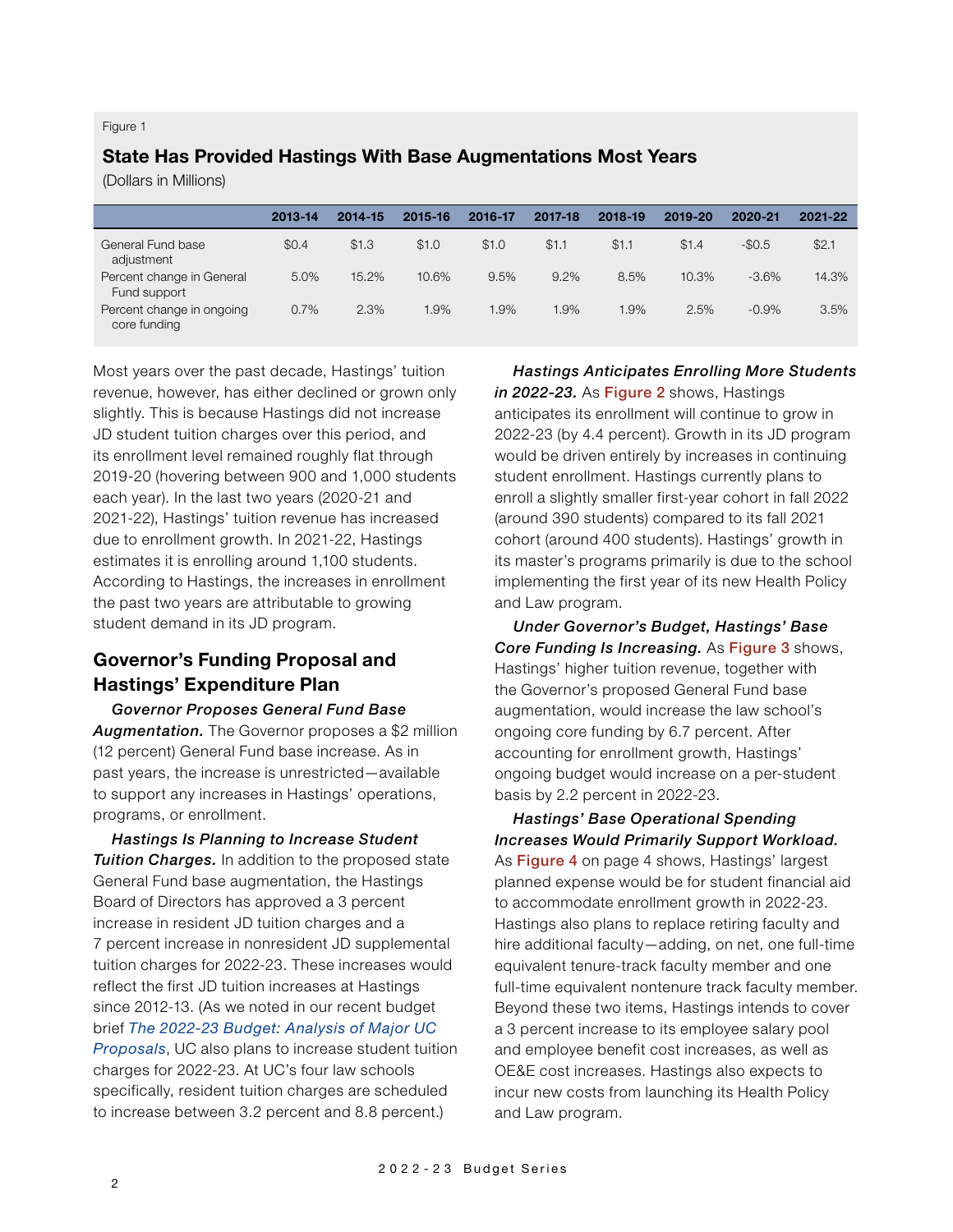#### Figure 2

## **Hastings' Enrollment Is Expected to Continue Rising in 2022-23**

Full-Time Equivalent Students

|                                            | 2020-21       | 2021-22                | 2022-23         | Change From 2021-22 |                |  |
|--------------------------------------------|---------------|------------------------|-----------------|---------------------|----------------|--|
|                                            | <b>Actual</b> | <b>Estimated</b>       | <b>Proposed</b> | Amount              | <b>Percent</b> |  |
| <b>Juris Doctor Program</b>                |               |                        |                 |                     |                |  |
| Resident                                   | 813           | 969                    | 1,004           | 35                  | 3.6%           |  |
| Nonresident                                | 108           | 100                    | 99              |                     |                |  |
| Subtotals                                  | (921)         | $(1,069)$ <sup>a</sup> | (1,103)         | (34)                | $(3.2\%)$      |  |
| Master's Programs <sup>b</sup>             |               |                        |                 |                     |                |  |
| Master of Laws                             | 21            | 23                     | 24              | $\overline{1}$      | 5.2%           |  |
| Master of Studies in Law                   | 3             | 9                      | 10              | $-{}^{\circ}$       | 4.3            |  |
| Master of Science in Health Policy and Law | –             |                        | 13              | 13                  |                |  |
| Subtotals                                  | (23)          | (32)                   | (46)            | (14)                | (43.7%)        |  |
| <b>Totals</b>                              | 944           | 1,101                  | 1,149           | 48                  | 4.4%           |  |

a Notable enrollment growth is driven by Hastings enrolling relatively larger first-year cohorts in fall 2020 and fall 2021. According to Hastings, this growth reflects rising law school enrollment demand nationally.

**b** Programs do not have residency classifications.

<sup>c</sup> Reflects increase of less than half a full-time equivalent student.

#### Figure 3

## **Hastings' Base Funding Increases Under Governor's Budget**

(Dollars In Millions, Except Per-Student Amounts)

|                                                                                                                                                                                                                                                                                                                                                                                    | 2020-21        | 2022-23<br>2021-22 |                 |                | Change From 2021-22 |  |
|------------------------------------------------------------------------------------------------------------------------------------------------------------------------------------------------------------------------------------------------------------------------------------------------------------------------------------------------------------------------------------|----------------|--------------------|-----------------|----------------|---------------------|--|
|                                                                                                                                                                                                                                                                                                                                                                                    | <b>Actual</b>  | <b>Revised</b>     | <b>Proposed</b> | <b>Amount</b>  | <b>Percent</b>      |  |
| <b>Base Core Funding</b>                                                                                                                                                                                                                                                                                                                                                           |                |                    |                 |                |                     |  |
| Student tuition and fees                                                                                                                                                                                                                                                                                                                                                           | \$44           | \$48               | \$51            | \$3            | 5.5%                |  |
| Base General Fund support <sup>a</sup>                                                                                                                                                                                                                                                                                                                                             | 15             | 17                 | 19              | $\overline{2}$ | 11.9                |  |
| Other                                                                                                                                                                                                                                                                                                                                                                              | $\overline{2}$ | $\overline{2}$     | $\overline{2}$  | $-{}^a$        | $-11.9$             |  |
| <b>Totals</b>                                                                                                                                                                                                                                                                                                                                                                      | \$61           | \$67               | \$72            | \$4            | 6.7%                |  |
| Full-time equivalent students                                                                                                                                                                                                                                                                                                                                                      | 944            | 1.101              | 1.149           | 48             | 4.4%                |  |
| Funding per student                                                                                                                                                                                                                                                                                                                                                                | \$64,156       | \$60,929           | \$62,270        | \$1,341        | 2.2                 |  |
| $\alpha$ , $\beta$ , $\beta$ , $\beta$ , $\beta$ , $\beta$ , $\beta$ , $\beta$ , $\beta$ , $\beta$ , $\beta$ , $\beta$ , $\beta$ , $\beta$ , $\beta$ , $\beta$ , $\beta$ , $\beta$ , $\beta$ , $\beta$ , $\beta$ , $\beta$ , $\beta$ , $\beta$ , $\beta$ , $\beta$ , $\beta$ , $\beta$ , $\beta$ , $\beta$ , $\beta$ , $\beta$ , $\beta$ , $\beta$ , $\beta$ , $\beta$ , $\beta$ , |                |                    |                 |                |                     |  |

 $^{\prime}$  Less than \$500,000.

b Excludes ongoing support for lease revenue bond debt service and one-time funds.

## **Issues for Consideration**

*Proposal Is a Reasonable Starting Point.*  In our recent brief *[The 2022-23 Budget: Analysis](https://lao.ca.gov/Publications/Report/4511)  [of Major UC Proposals](https://lao.ca.gov/Publications/Report/4511)*, we raise a number of concerns with the Governor's proposed base increases for UC. We do not have the same concerns with Hastings' proposed base increase. In contrast with UC, which has not connected the Governor's proposal to a specific expenditure plan, Hastings has provided the Legislature with an expenditure plan for the budget year. The plan's identified priorities generally appear reasonable, focusing on basic workload adjustments. Moreover, in contrast to his approach for UC, the Governor does not propose committing to arbitrary outyear increases as part of a multiyear compact with Hastings. For these reasons, we think the Governor's budget proposal for Hastings is a reasonable starting point for legislative deliberations. That said, the Legislature likely will want to weigh this augmentation against its other 2022-23 budget priorities.